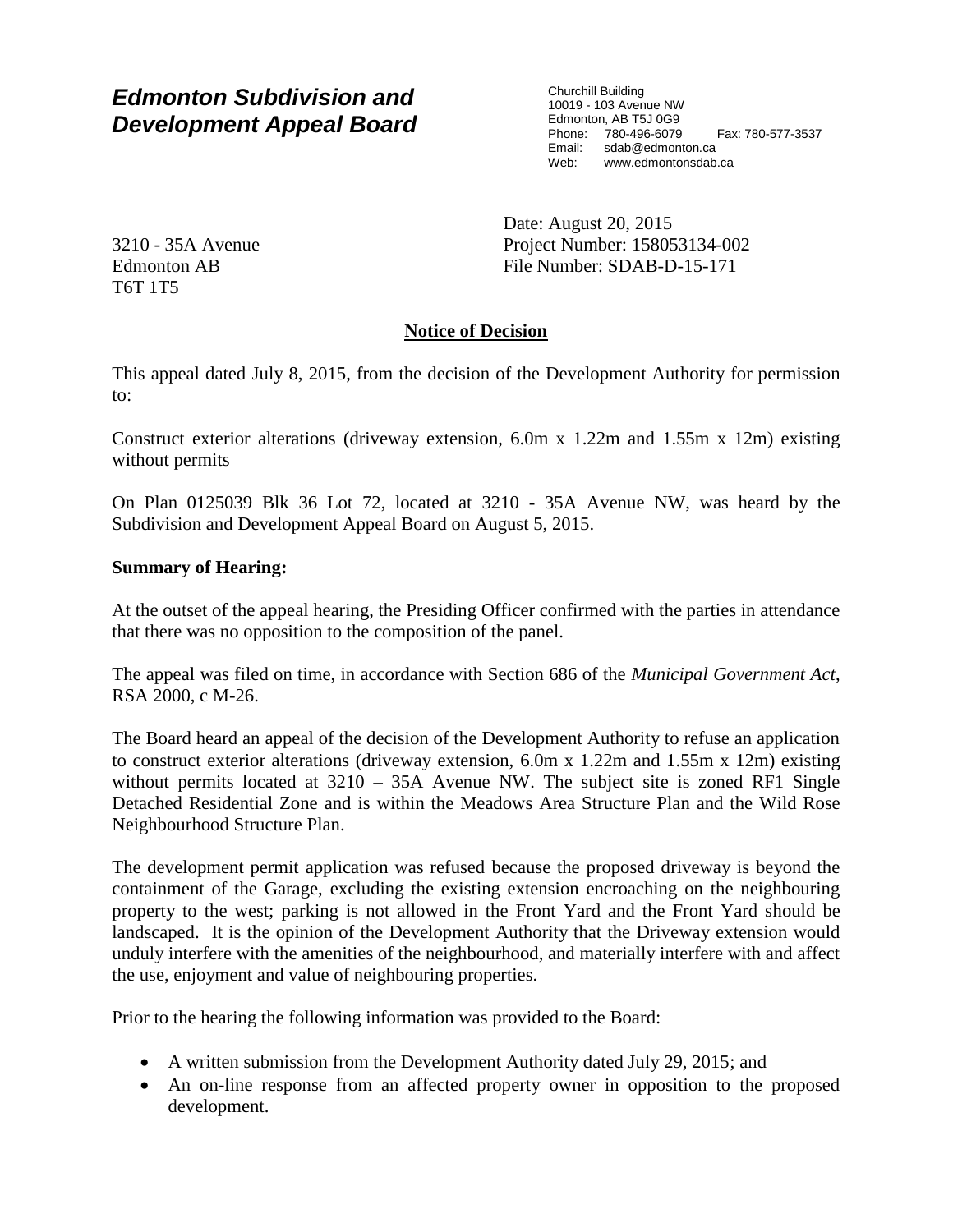#### SDAB-D-15-171 2 August 20, 2015

The Board heard from the Appellant, Mr. Sooch, who provided the following information in support of the appeal:

- 1. The Driveway extension was developed in 2009, but he did not realize that a development permit was required.
- 2. The Driveway was extended to provide additional on-site parking because there is a fire hydrant and a utility box located in front of the house, which prevents on street parking.
- 3. Most of his neighbours have extended their Driveways in a similar manner, including his adjacent neighbours.
- 4. In his estimation, 80% of properties in the immediate area have extended Driveways.
- 5. He submitted photographs of eight other houses on his block with various types of extensions on both sides of the containment of the Garage, marked Exhibit "A".
- 6. He did not know why a complaint would have been registered in 2014 when the Driveway was extended in 2009.
- 7. Mr. Sooch submitted signatures of support obtained from 26 neighbouring property owners, marked Exhibit "B".
- 8. The one neighbour who did not sign the petition of support provided an online response in opposition to the proposed development.

Mr. Sooch provided the following responses to questions:

- 1. He owns five vehicles, two of which are parked inside the Garage.
- 2. He confirmed that the photographs in the Development Officer's report showing four vehicles parked on the Driveway and the Driveway extension during the winter months are accurate.

The Board then heard from Ms. Kendall Heimdahl, representing the Sustainable Development Department, who provided the following responses to questions:

- 1. Ms. Heimdahl could not explain the delay between the time that the complaint was filed on July 23, 2014 and the date of the inspection of the subject Site in February 2015.
- 2. It was her opinion that this development is not characteristic of the neighbourhood.
- 3. However, she acknowledged that the photographic evidence provided by the Appellant at the hearing did demonstrate that the proposed development was characteristic of the houses on the block.
- 4. The concrete extension is slightly wider on one side of the Garage.
- 5. It was her opinion that there was no hardship in this situation because there are two parking spaces located inside the Garage and two tandem spaces available on the Driveway which provide more than adequate parking.
- 6. It was her opinion that the concrete extension will not create any drainage problems.
- 7. She asked the Board to consider the possibility of having the Appellant install heavy planters on the Driveway extensions to prevent the parking of vehicles on the concrete extensions.

Mr. Sooch had nothing further to add in rebuttal.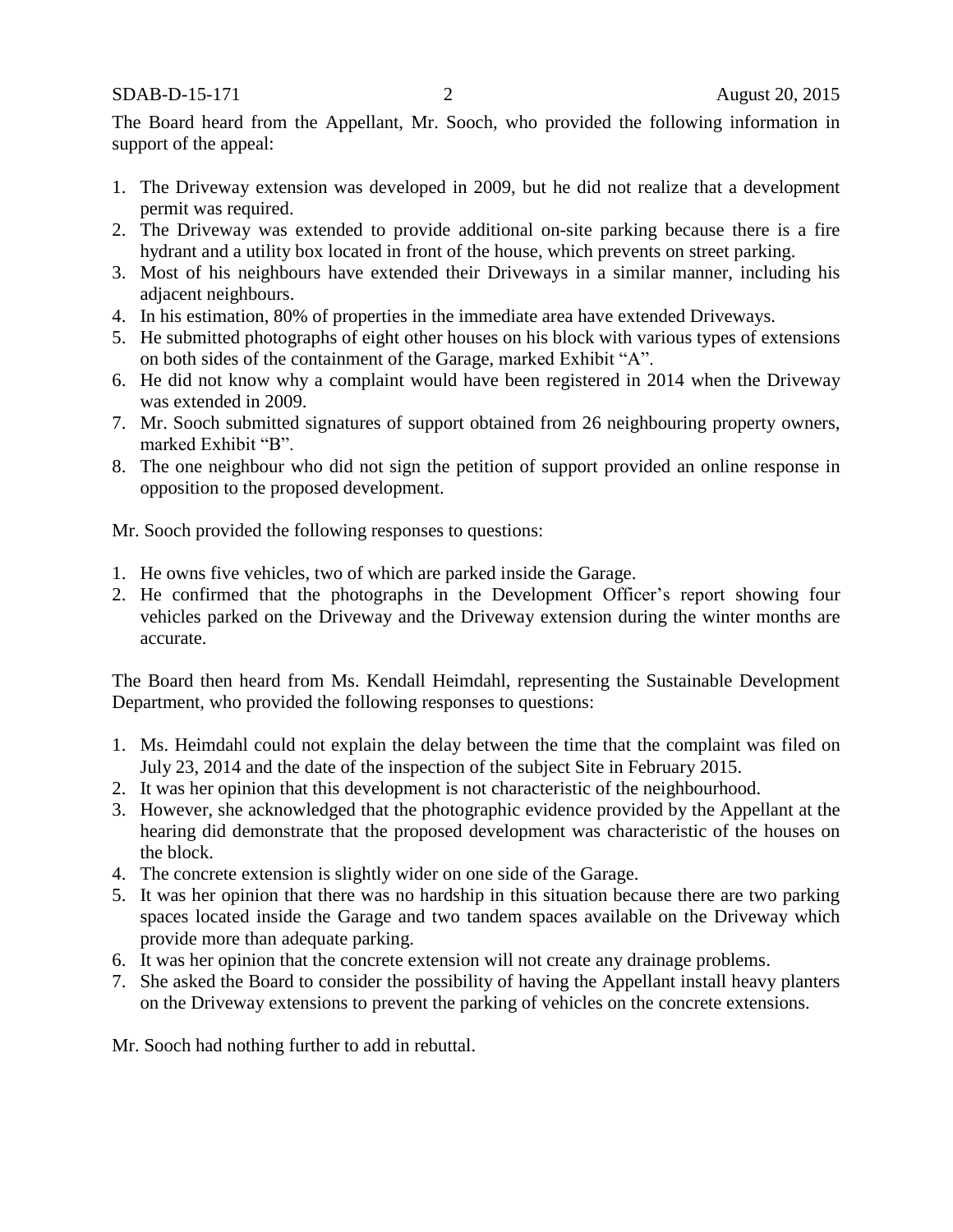#### SDAB-D-15-171 3 August 20, 2015

#### **Decision:**

The appeal is **ALLOWED** and the decision of the Development Authority is **REVOKED.**

The development is **GRANTED** as applied for to the Development Authority subject to the following **CONDITIONS**:

1. The Driveway extension is allowed only on the highlighted areas identified on the approved Site Plan, also attached to this decision as Schedule "A".

In granting the development the following variances to the *Edmonton Zoning Bylaw* are allowed:

- 1. The requirements of Section 6.1(26) of the *Edmonton Zoning Bylaw* are waived to allow the Driveway to extend to the highlighted areas identified on the approved Site Plan on the east and west side of the existing property that do not lead to an overhead Garage door or parking area.
- 2. Section 54.1(4)(b) of the *Edmonton Zoning Bylaw* is relaxed to allow the Driveway to extend to the highlighted areas identified on the approved Site Plan to a total width of 9.0 metres, which exceeds the maximum allowable width of 6.2 metres by 2.8 metres.
- 3. With respect to Landscaping, section 55.4(1) of the *Edmonton Zoning Bylaw* is waived for the portion of the Front Yard located on the highlighted areas identified on the approved Site Plan.

#### **Reasons for Decision:**

The Board finds the following:

- 1. The proposed Driveway extension is Accessory to a Permitted Use in the RF1 Single Detached Residential Zone.
- 2. While the proposed Driveway extension does not comply with four development regulations pursuant to the *Edmonton Zoning Bylaw*, the photographic evidence provided by the Appellant demonstrates that this type of development is very characteristic of this neighbourhood, particularly of the immediately adjacent properties.
- 3. The photographs submitted by the Appellant, marked Exhibit "A", show 7 properties located on the block face and around the adjacent cul de sac with Driveway extensions similar to, or wider than, the extended Driveway on the subject Site.
- 4. Like the proposed development, these neighbouring Driveway extensions are located beyond the containment of their respective Garages on both sides.
- 5. Like the proposed development, these neighbouring Driveway extensions do not appear to comply with the cited Bylaw regulations.
- 6. The Board notes that based on the evidence provided at the hearing, the Development Officer concurred that this type of Driveway extension is typical of the majority of other houses located on this block and is characteristic of the neighbourhood.
- 7. The Board acknowledges the receipt of one letter of objection. It identifies two concerns: first, the proposed development will set an example for other properties to do the same; and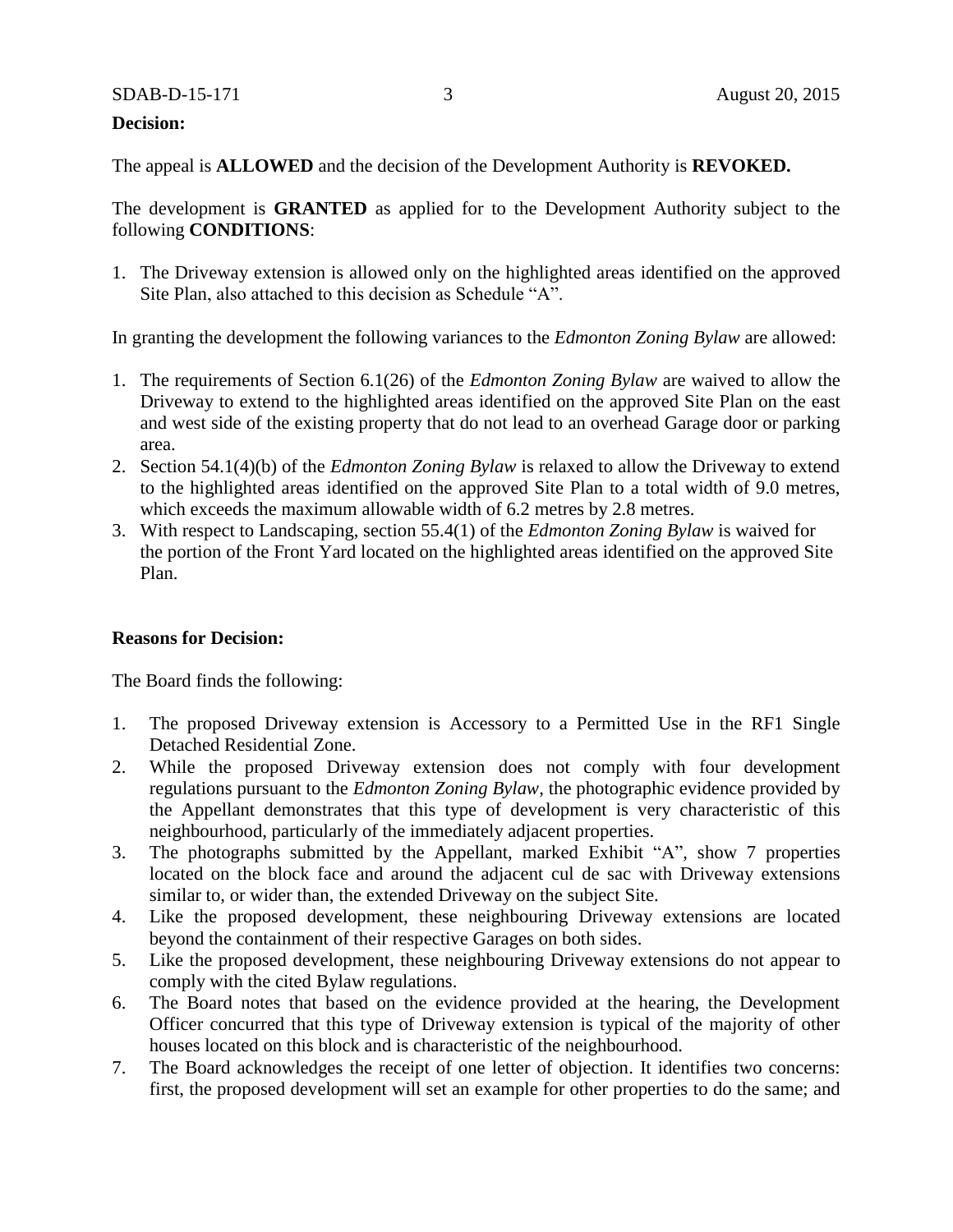second, the "neighbourhood is turning into a rental area and any potential hazards that may come with it".

- 8. The Board finds these concerns are not persuasive for the following reasons:
	- a. First, the proposed Driveway cannot set an example for other owners to do the same because it is typical of the existing situation. The photographic evidence shows a substantial number of comparable Driveway extensions have already been developed on this very block face and in the immediate neighbourhood.
	- b. Second, the concerns about alleged "potential hazards" of rental accommodations are irrelevant to the issue of a Driveway extension and outside the purview of the Board in any event. The Board must consider uses not users.
- 9. The Appellant provided a petition of support containing the signatures of 26 neighbours within the 60 metres notification radius who do not object to the existing Driveway extension.
- 10. The Board accepts the evidence of the Appellant that the Driveway extension was developed in 2009 and notes that for the six years it has been in existence only a single complaint was received in July 2014.
- 11. Based on the above, it is the opinion of the Board that the proposed development will not unduly interfere with the amenities of the neighbourhood nor materially interfere with or affect the use, enjoyment or value of neighbouring parcels of land.

## **Important Information for the Applicant/Appellant**

- 1. This is not a Building Permit. A Building Permit must be obtained separately from the Sustainable Development Department, located on the  $5<sup>th</sup>$  Floor, 10250 – 101 Street, Edmonton.
- 2. Obtaining a Development Permit does not relieve you from complying with:
	- a) the requirements of the *Edmonton Zoning Bylaw*, insofar as those requirements have not been relaxed or varied by a decision of the Subdivision and Development Appeal Board;
	- b) the requirements of the *Alberta Safety Codes Act*, RSA 2000, c S-1;
	- c) the requirements of the *Permit Regulation*, Alta Reg 204/2007;
	- d) the requirements of any other appropriate federal, provincial or municipal legislation; and
	- e) the conditions of any caveat, covenant, easement or other instrument affecting a building or land.
- 3. When an application for a Development Permit has been approved by the Subdivision and Development Appeal Board, it shall not be valid unless and until any conditions of approval, save those of a continuing nature, have been fulfilled.
- 4. A Development Permit will expire in accordance to the provisions of Section 22 of the *Edmonton Zoning Bylaw 12800*, as amended.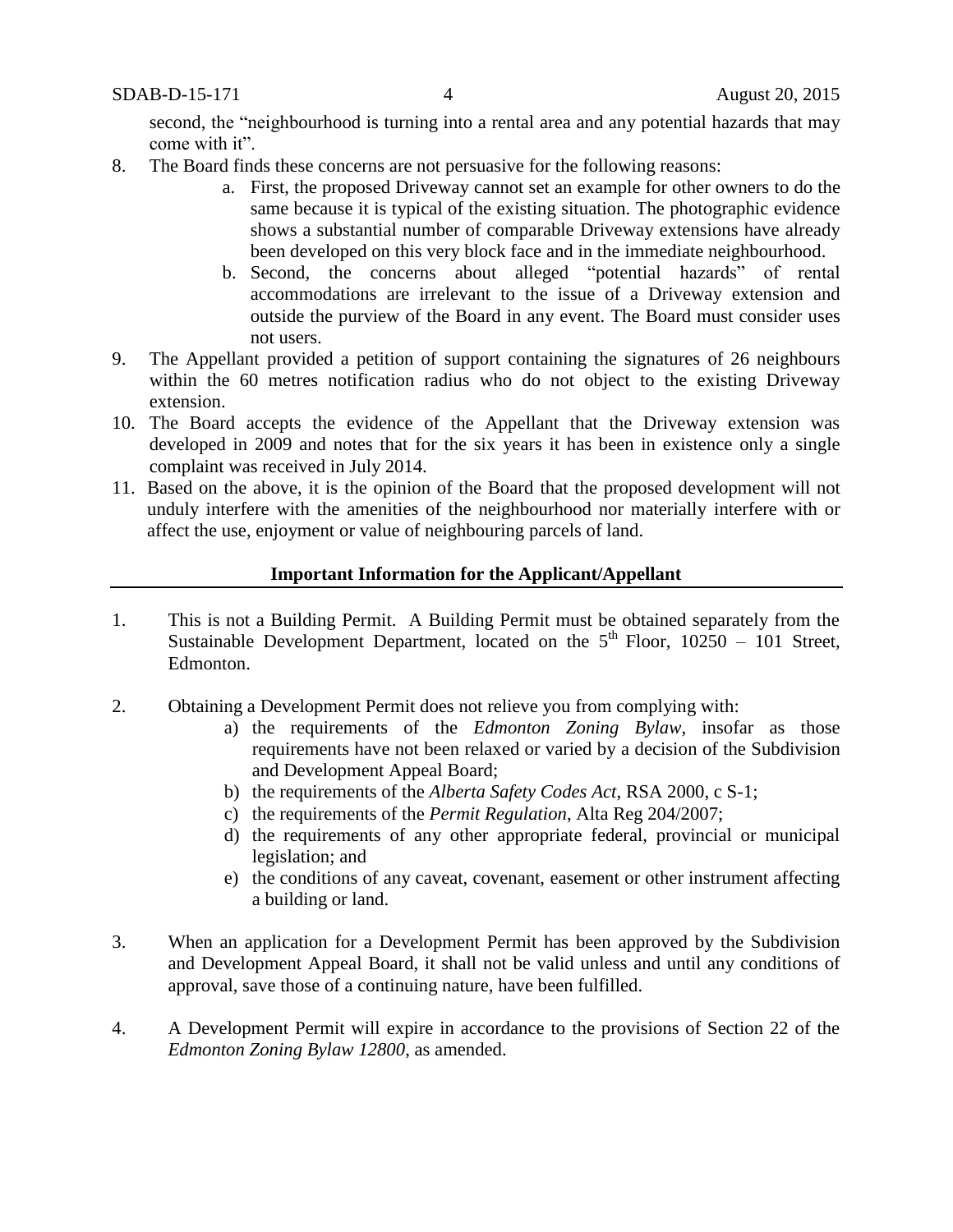- 5. This decision may be appealed to the Alberta Court of Appeal on a question of law or jurisdiction under Section 688 of the *Municipal Government Act*, RSA 2000, c M-26. If the Subdivision and Development Appeal Board is served with notice of an application for leave to appeal its decision, such notice shall operate to suspend the Development Permit.
- 6. When a decision on a Development Permit application has been rendered by the Subdivision and Development Appeal Board, the enforcement of that decision is carried out by the Sustainable Development Department, located on the 5th Floor, 10250 – 101 Street, Edmonton.

*NOTE: The City of Edmonton does not conduct independent environmental checks of land within the City. If you are concerned about the stability of this property for any purpose, you should conduct your own tests and reviews. The City of Edmonton, when issuing a development permit, makes no representations and offers no warranties as to the suitability of the property for any purpose or as to the presence or absence of any environmental contaminants on the property.*

> Ms. K. Cherniawsky, Presiding Officer Subdivision and Development Appeal Board

Enclosure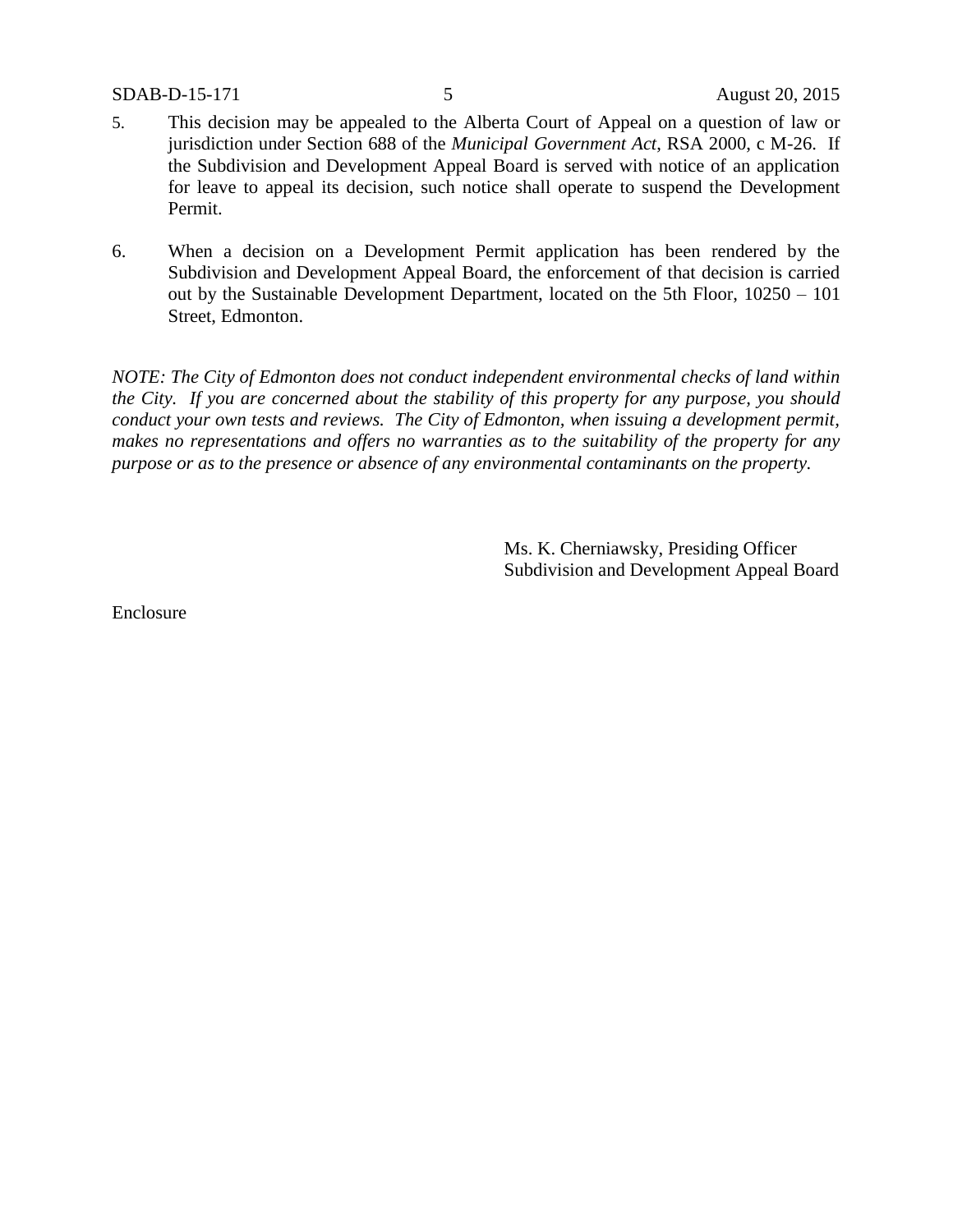## *Edmonton Subdivision and Development Appeal Board*

Churchill Building 10019 - 103 Avenue NW Edmonton, AB T5J 0G9 Phone: 780-496-6079 Fax: 780-577-3537 Email: sdab@edmonton.ca Web: www.edmontonsdab.ca

10185 - 92 Street NW Edmonton AB T5H 1T1 Date: August 20, 2015 Project Number: 140968761-005 File Number: SDAB-D-15-169

## **Notice of Decision**

This appeal dated July 9, 2015, from the decision of the Development Authority for permission to:

Construct an Accessory Building (rear detached 2 Storey Garage - 5.72m x 12.50m)

On Plan 1021299 Blk 1 Lot 23A, located at 10185 - 92 Street NW, was heard by the Subdivision and Development Appeal Board on August 5, 2015.

## **Summary of Hearing:**

At the outset of the appeal hearing, the Presiding Officer confirmed with the parties in attendance that there was no opposition to the composition of the panel.

The appeal was filed on time, in accordance with Section 686 of the *Municipal Government Act*, RSA 2000, c M-26.

The Board heard an appeal of the decision of the Development Authority to refuse an application to construct an Accessory Building (rear detached 2 Storey Garage - 5.72 m x 12.50m) located at 10185 – 92 Street NW. The subject Site is zoned RF2 Low Density Infill Zone and is within the Mature Neighbourhood Overlay and the Riverdale Area Redevelopment Plan.

The development permit application was refused because of an excess in the maximum allowable Height; an excess in the maximum allowable Site Coverage for an Accessory Building; an excess in the maximum allowable total Site Coverage; and because the rear detached Garage was not fully contained within the rear 12.8 metres of the Site.

The Board heard from the Appellant, Mr. Parr, who provided the following information in support of the appeal:

- 1. This development was previously approved by the Subdivision and Development Appeal Board on September 6, 2013, and is currently at the framing stage.
- 2. He made changes during construction to reduce the impact of the Garage on neighbouring property owners.
- 3. The changes led to the issuance of the Stop Order.
- 4. The changes were made to accommodate the development on a lot that is only 25 feet wide.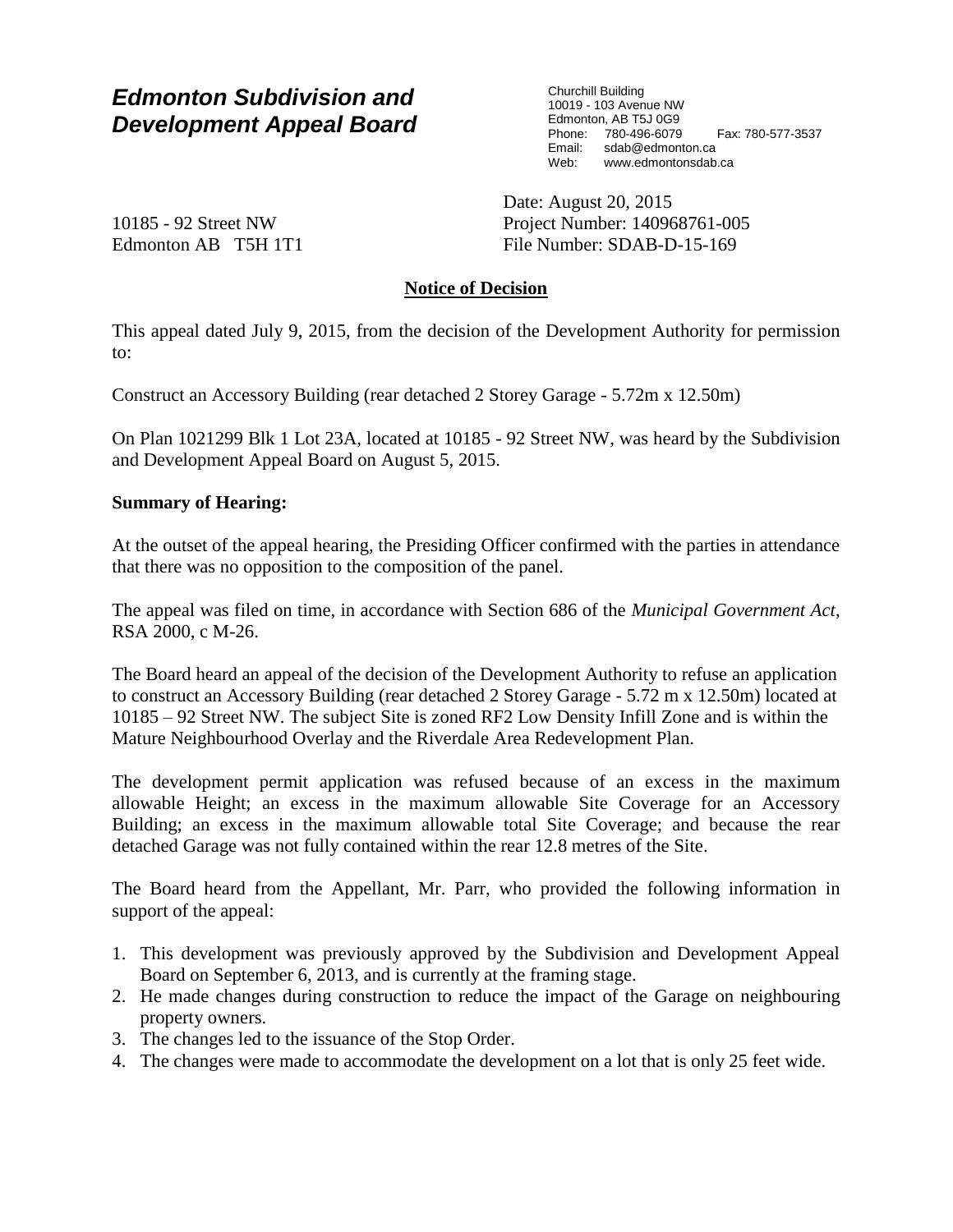SDAB-D-15-169 2 August 20, 2015

- 5. The length of the Garage was reduced from 43 feet to 41 feet and the Garage was moved two feet further into the Rear Yard, from 12.8 to 14.94 metres, to provide better access off the rear lane and on-site parking.
- 6. The width of the Garage was reduced from 19 feet to 18 feet, 9 inches to provide space for a walkway to the lane.
- 7. Both of the most affected property owners support the proposed changes.
- 8. The roof was removed from the balcony, and the fireplace was moved from the north side to the south side of the structure to reduce sun shadowing on the neighbour's Rear Yard.
- 9. The house is only 800 square feet in size and the proposed Garage will provide extra storage space for his wife's artistic supplies and his carpentry equipment.
- 10. The Garage will have in floor heating.
- 11. Three additional small windows were added on the north elevation and two windows were added to the south elevation.
- 12. Mr. Parr submitted a petition containing 22 signatures of support from neighbouring property owners who reside within the 60 metres notification radius, including the two most affected adjacent property owners who reside north and south of the subject Site, marked Exhibit "A".
- 13. Some of the neighbours questioned the need for an additional notice because of the previous approval.
- 14. If the Board does not approve this development, the approval will revert back to the original proposal that was approved by the Subdivision and Development Appeal Board in 2013, which will have a much greater impact on adjacent property owners.

Mr. Parr provided the following responses to questions:

- 1. The new application was refused because the revised Garage is still over height.
- 2. The lot was subdivided before 2010 but it was resurveyed in 2010 for the adjacent lots.
- 3. The house was constructed in 1920.
- 4. He has no intention of developing the Garage space as a Garage Suite.
- 5. The extra space will provide more space and storage for their own personal use.
- 6. The installation of in floor heating will eliminate the need to install a furnace in the Garage.
- 7. The proposed shower and bathroom facilities will allow him to clean up in the Garage when he gets home from work
- 8. The inclusion of a washer and dryer will allow him to wash his work clothes without going into the house.
- 9. The roof covering the balcony was removed to reduce sun shadowing on adjacent properties.
- 10. The fireplace will provide screening for the property to the south and the rail along the balcony on the north elevation will provide sufficient screening for the property to the north.
- 11. The two windows on the south elevation are located above the area where vehicles will be parked and will not overlook into the yards of adjacent property owners.
- 12. He reiterated that he does not want to be forced to proceed with the previously approved development permit application because of the impact that it will have on his neighbours.

The Board then heard from Mr. George Robinson, representing the Sustainable Development Department. Mr. Robinson indicated that he was appearing on behalf of the Development Officer who reviewed this development application but was unable to attend the hearing. Mr. Robinson provided the following information: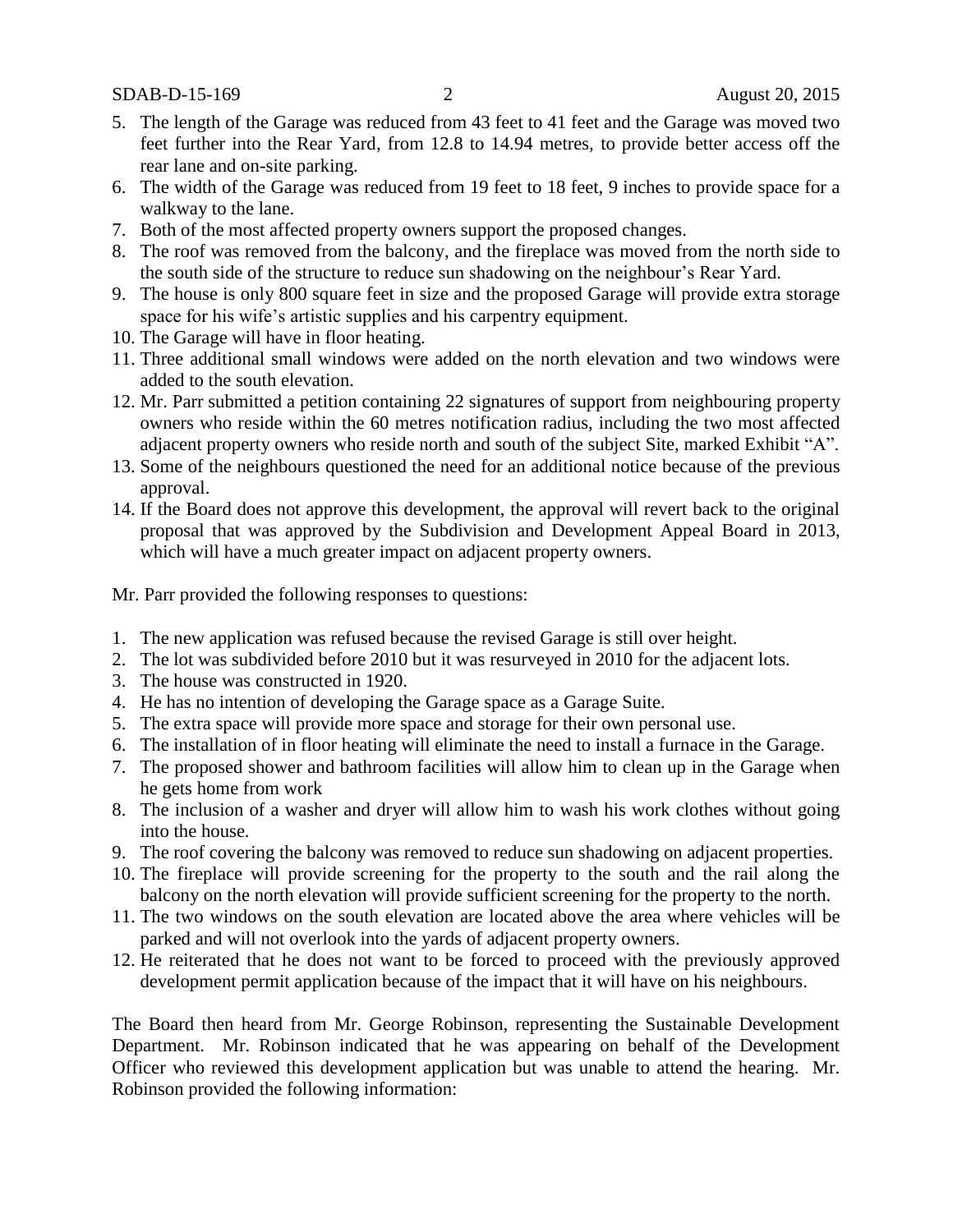- 1. This development has been the subject of three difference development permit applications.
- 2. The original development permit application was refused in July 2013.
- 3. The Subdivision and Development Appeal Board approved a development permit application in July 2013.
- 4. In May of this year it was discovered that the approved Garage was not being built in accordance with the approved development permit and a Stop Order was subsequently issued.
- 5. Variances could not be granted on the basis of undue hardship because although the lot is smaller, it is a regular rectangular shaped lot.
- 6. The massing of the Garage is still a concern even with the inclusion of windows.
- 7. The proposed development is an overdevelopment of the Site and will materially affect the neighbourhood.
- 8. If it is the decision of the Board to approve this development, all of the conditions contained in the 2013 approval decision of the Subdivision and Development Appeal Board should be imposed, as well as a condition that the Accessory Building not be used as a Dwelling unit.
- 9. The Board should also consider Section 814.3(8) of the *Edmonton Zoning Bylaw* requiring the inclusion of visual screening for platform structures.
- 10. The number of Storeys in an Accessory Building is no longer regulated by the *Edmonton Zoning Bylaw*.
- 11. Mr. Robinson submitted photographs to illustrate the state of construction on the subject Site, marked Exhibit "B".

Mr. Robinson provided the following responses to questions:

- 1. The inclusion of windows on the south elevation will help reduce the massing effect and will not impact the privacy of neighbouring property owners.
- 2. Based on a review of the revised plans, he expressed concern that there is potential for the Appellant to develop a Garage Suite.
- 3. Removal of the roof over the balcony helps to mitigate the massing.
- 4. It was his opinion that the current proposal is more suitable than the original approval that was granted in September 2013.
- 5. Moving the Garage further into the lot will require a greater variance, however, this change will also reduce impact as it creates additional on-site parking at the rear of the Garage.

Mr. Parr made the following points in rebuttal:

- 1. The Garage was sited two feet further into the Rear Yard to provide on-site parking.
- 2. The size of the Garage was reduced to minimize the impact on neighbouring property owners who support the proposed changes.
- 3. He has no intention of converting the development into a Garage Suite and no problem with a condition to that effect.
- 4. Visual screening will be provided by the fireplace on the south side of the deck.
- 5. It was his opinion that the installation of additional privacy screening on the north side of the deck will create sun shadowing on the adjacent property.
- 6. There is a large tree on his neighobur's property that provides the necessary screening.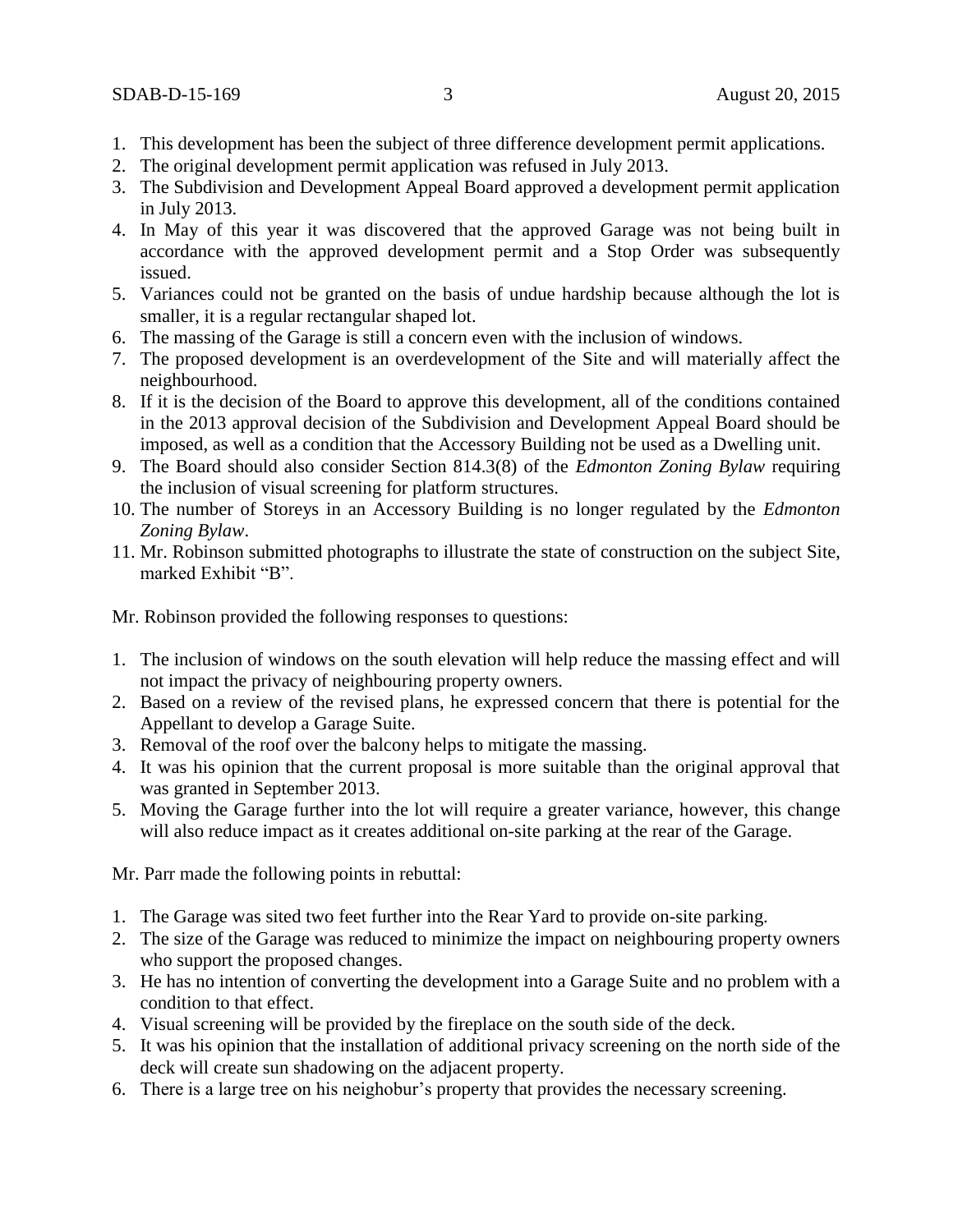## **Decision:**

The appeal is **ALLOWED** and the decision of the Development Authority is **REVOKED.**

The development is **GRANTED** as applied for to the Development Authority, subject to the following **CONDITIONS**:

- 1. The development is approved according to the revised plans submitted to and reviewed by the Board;
- 2. Eaves, including eavestroughing, may project a maximum of 0.46 metres into required Setbacks or Separation Spaces of less than 1.2 metres; and may project a maximum of 0.60 metres into a required Setbacks or Separation spaces of 1.2 metres or greater;
- 3. Eavestroughing shall be installed and drainage must take place entirely on the subject property;
- 4. The exterior finish of the Garage shall be made compatible with that of the existing Principal Dwelling;
- 6. The Applicant shall install a remote control Garage door opener;
- 7. The access to the Garage shall be hardsurfaced. Hardsurfacing shall mean provision of a durable, dust-free material constructed of concrete, asphalt or similar pavement; and
- 8. The Garage shall not be used as a Dwelling.

In granting the development, the following variances to the Edmonton Zoning Bylaw are allowed:

- 1. The excess of 0.47 metres in the maximum allowable Height of an Accessory Building, to allow a total Height of 4.77 metres, pursuant to Section 50.3(2) of the *Edmonton Zoning Bylaw*;
- 2. The excess of 34.07 square metres in the maximum allowable Site Coverage for Accessory Buildings, pursuant to Section 50.3(a) of the *Edmonton Zoning Bylaw*;
- 3. The excess of 4.68 square metres to the 40 percent maximum allowable total Site Coverage pursuant to Section 120.4(7)(a) of the *Edmonton Zoning Bylaw*; and
- 4. The excess of 2.14 metres in the requirement that a rear detached Garage shall be fully contained within the rear 12.8 metres of the Site pursuant to Section 814.3(20) of the *Edmonton Zoning Bylaw* to allow the Garage to be sited no further than the proposed distance of 14.94 metres from the Rear Lot Line.

## **Reasons for Decision:**

The Board finds the following:

- 1. The proposed development is Accessory to a Permitted Use in the RF2 Low Density Infill Development Zone.
- 2. A development permit to construct an Accessory Building (rear detached 2 Storey Garage 5.72m x 12.50m) with variances granted for Height, Site Coverage, total Site Coverage and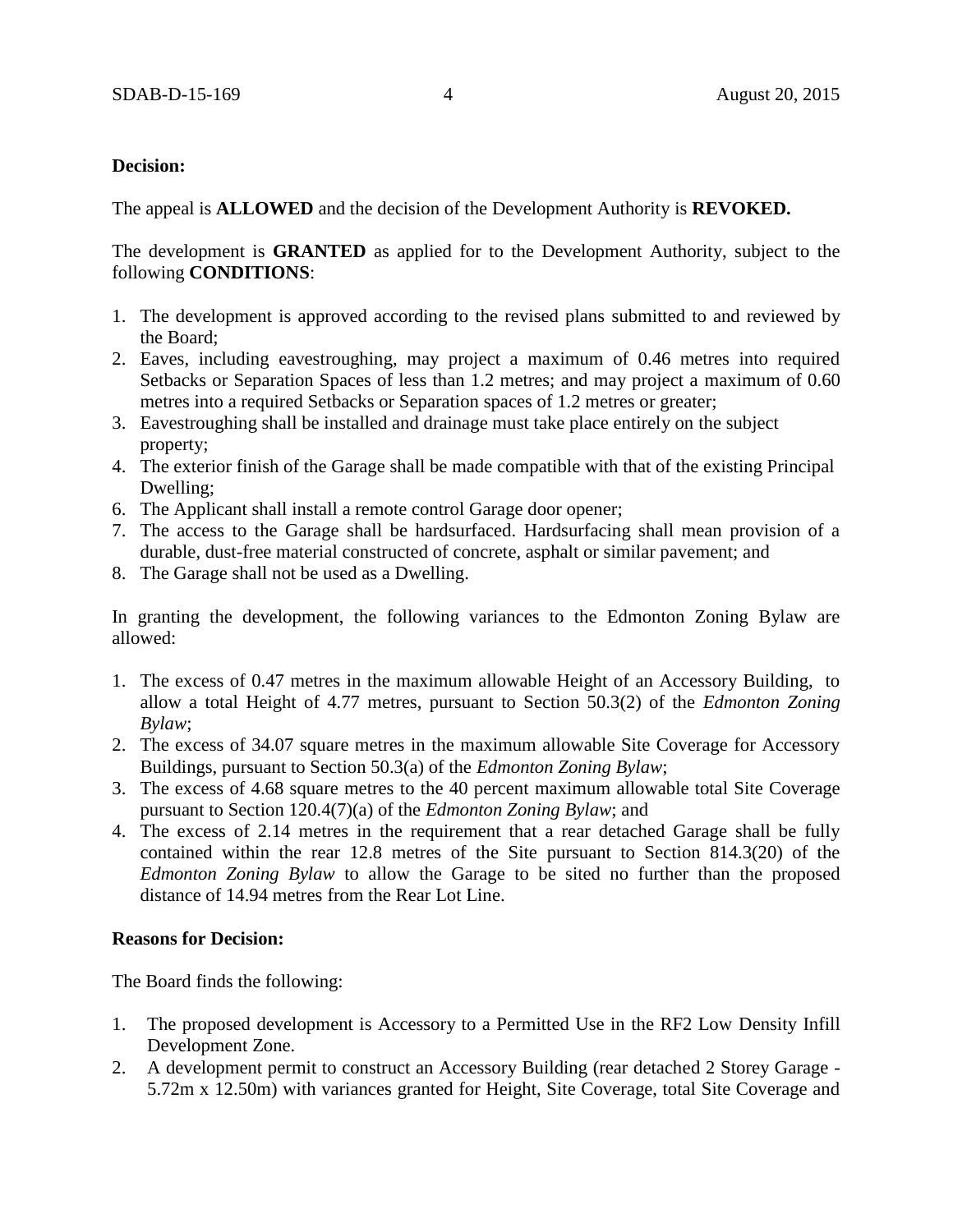rear detached Garage location requirements, was approved previously by the Subdivision and Development Appeal Board.

- 3. During the construction phase, it was determined that the approved Garage was not being built in accordance with the approved development permit and a Stop Order was issued by the Sustainable Development Department.
- 4. As a result of the Stop Order, the Applicant submitted revised plans and applied for a new development permit.
- 5. This application was denied in part because the proposed Garage exceeded the maximum allowable Height requirement for an Accessory Building or Structure.
- 6. The Development Authority cannot grant variances for Height.
- 7. Based on a review of the revised plans, the Board finds that the proposed changes generally reduce the previously approved variances and overall will ameliorate the potential negative impacts of the development as previously approved.
- 8. The Height of the proposed Accessory Building remains unchanged.
- 9. The Site Coverage of the proposed Accessory Building has been reduced slightly and requires a smaller variance.
- 10. The maximum allowable total Site Coverage has been reduced and requires a smaller variance.
- 11. Siting the garage further toward the Front Lot Line requires a larger variance to Section 814.3(20) of the *Edmonton Zoning Bylaw*, which states that "A rear detached Garage shall be fully contained within the rear 12.8 m of the Site."
- 12. The Board notes that while this variance has increased, the change also means that additional on-site parking will be provided which reduces some of the negative impacts.
- 13. The other revisions to the proposed development do not require variances to the Bylaw.
- 14. The other revisions also ameliorate the negative impacts of the previously approved development for the following reasons:
	- a) Removal of the roof covering the second floor balcony will reduce sun shadowing for the immediately adjacent neighbour to the north without creating any additional privacy concerns.
	- b) Relocating the proposed fireplace will reduce sun shadowing for the immediately adjacent neighbour to the north and concurrently increase privacy screening for the immediately adjacent neighbour to the south.
	- c) The addition of windows on the north and south elevations will break up the massing impact without compromising the privacy of adjacent property owners.
	- d) The interior changes will not negatively affect neighbouring property owners and the Appellant does not object to the imposition of a condition that the development cannot be used as a Garage Suite.
- 15. The Appellant has complied with the requirements of Section 814(24) of the *Edmonton Zoning Bylaw* by canvassing property owners who reside within 60 metres of the subject site. A majority of these property owners, including the two most affected property owners who reside immediately north and south of the subject Site have provided written support for the proposed development.
- 16. Based on the above, it is the opinion of the Board that the proposed development will not unduly interfere with the amenities of the neighbourhood nor materially interfere with or affect the use, enjoyment or value of neighbouring parcels of land.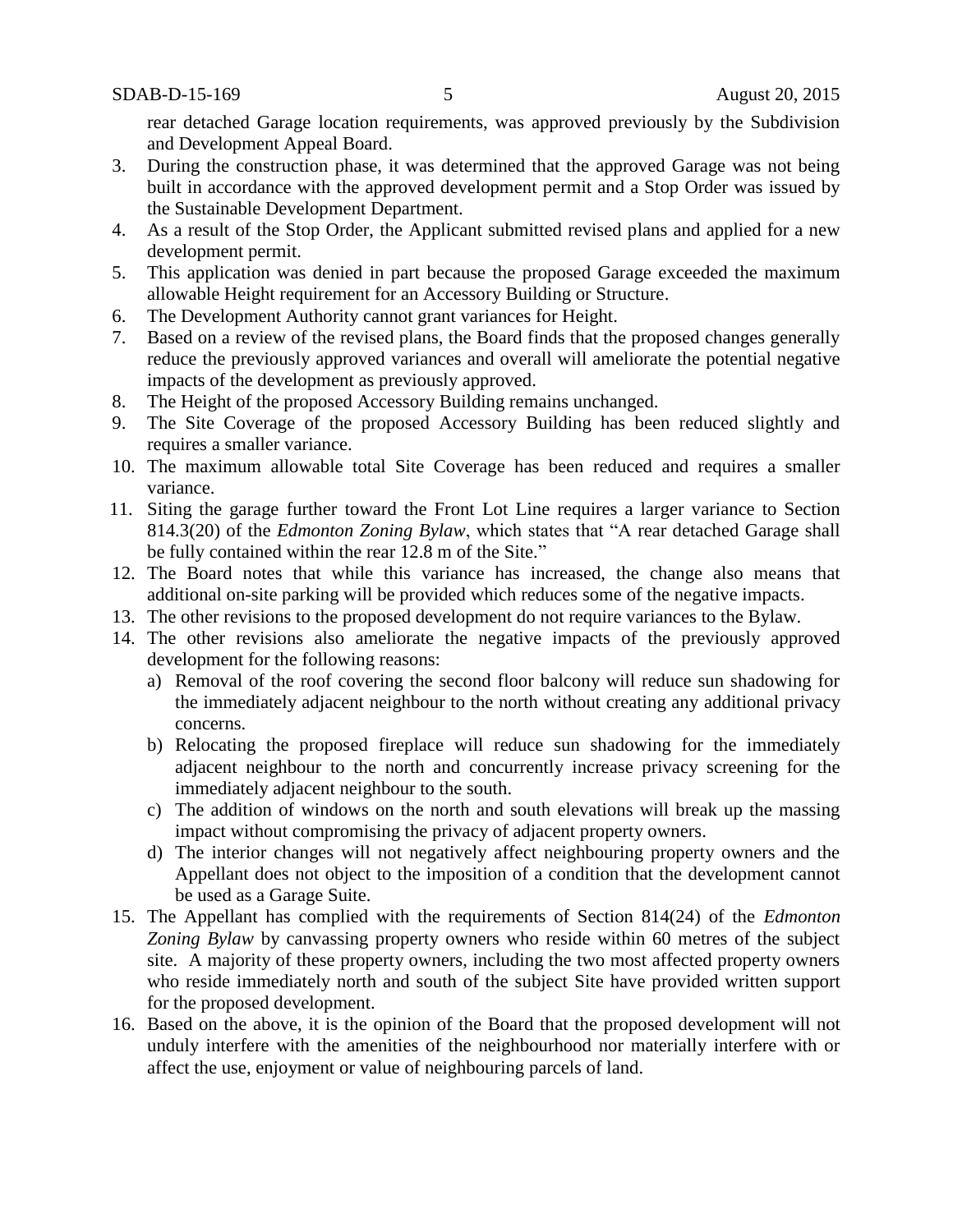## **Important Information for the Applicant/Appellant**

- 1. This is not a Building Permit. A Building Permit must be obtained separately from the Sustainable Development Department, located on the  $5<sup>th</sup>$  Floor, 10250 – 101 Street, Edmonton.
- 2. Obtaining a Development Permit does not relieve you from complying with:
	- a) the requirements of the *Edmonton Zoning Bylaw*, insofar as those requirements have not been relaxed or varied by a decision of the Subdivision and Development Appeal Board;
	- b) the requirements of the *Alberta Safety Codes Act*, RSA 2000, c S-1;
	- c) the requirements of the *Permit Regulation*, Alta Reg 204/2007;
	- d) the requirements of any other appropriate federal, provincial or municipal legislation; and
	- e) the conditions of any caveat, covenant, easement or other instrument affecting a building or land.
- 3. When an application for a Development Permit has been approved by the Subdivision and Development Appeal Board, it shall not be valid unless and until any conditions of approval, save those of a continuing nature, have been fulfilled.
- 4. A Development Permit will expire in accordance to the provisions of Section 22 of the *Edmonton Zoning Bylaw 12800*, as amended.
- 5. This decision may be appealed to the Alberta Court of Appeal on a question of law or jurisdiction under Section 688 of the *Municipal Government Act*, RSA 2000, c M-26. If the Subdivision and Development Appeal Board is served with notice of an application for leave to appeal its decision, such notice shall operate to suspend the Development Permit.
- 6. When a decision on a Development Permit application has been rendered by the Subdivision and Development Appeal Board, the enforcement of that decision is carried out by the Sustainable Development Department, located on the 5th Floor, 10250 – 101 Street, Edmonton.

*NOTE: The City of Edmonton does not conduct independent environmental checks of land within the City. If you are concerned about the stability of this property for any purpose, you should conduct your own tests and reviews. The City of Edmonton, when issuing a development permit, makes no representations and offers no warranties as to the suitability of the property for any purpose or as to the presence or absence of any environmental contaminants on the property.*

> Ms. K. Cherniawsky, Presiding Officer Subdivision and Development Appeal Board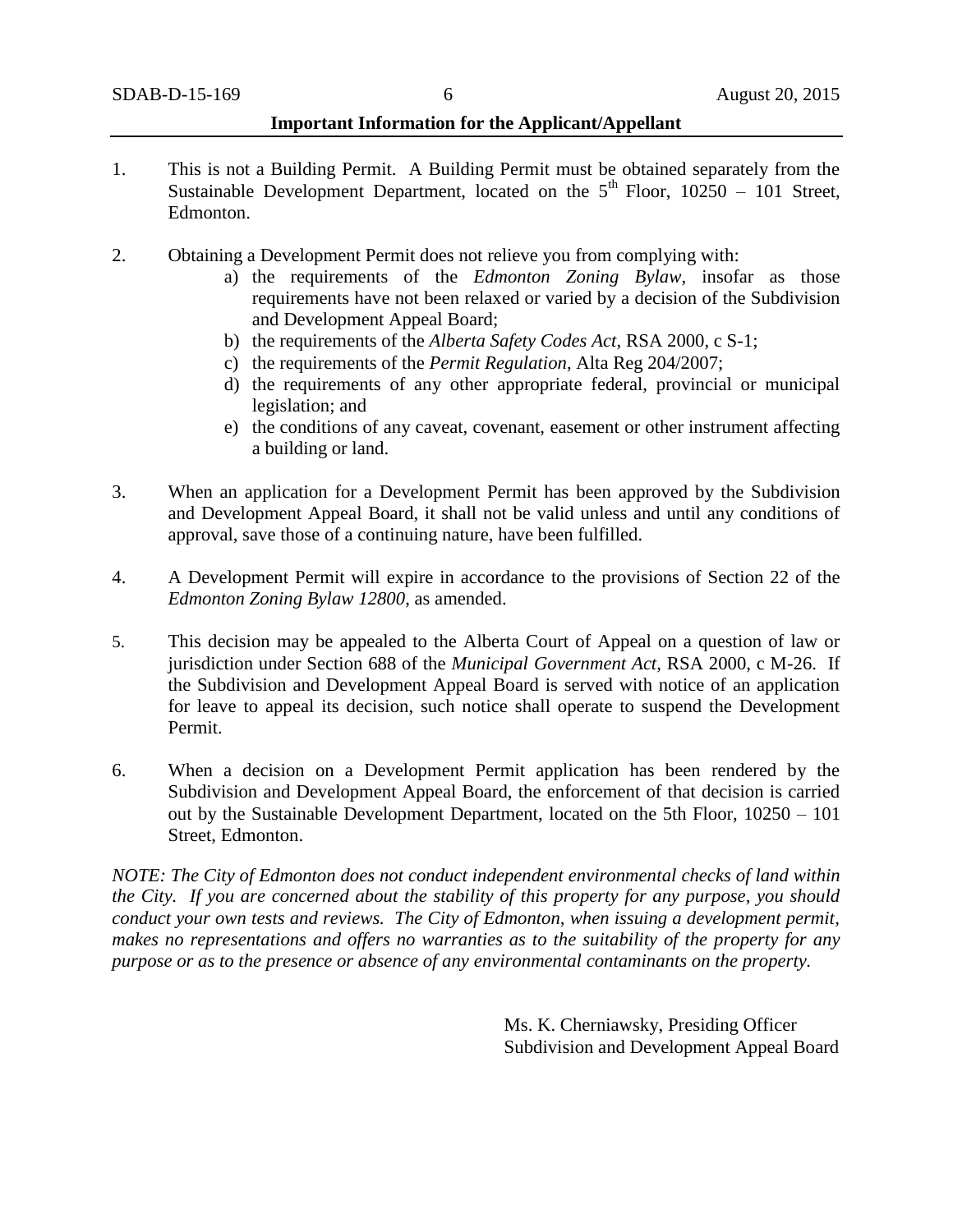# *Edmonton Subdivision and Development Appeal Board*

Churchill Building 10019 - 103 Avenue NW Edmonton, AB T5J 0G9 Phone: 780-496-6079 Fax: 780-577-3537 Email: sdab@edmonton.ca Web: www.edmontonsdab.ca

Date: August 20, 2015 Project Number: 170694991-001 File Number: SDAB-D-15-170

**Notice of Decision**

This appeal dated July 8, 2015, from the decision of the Development Authority for permission to:

Construct a Semi-detached House with veranda and fireplace and to demolish a Single Detached House

On Plan 7884AH Blk 21 Lot 6, located at 7324 - 81 Avenue NW, was heard by the Subdivision and Development Appeal Board on August 5, 2015.

## **Summary of Hearing:**

At the outset of the appeal hearing, the Presiding Officer confirmed with the parties in attendance that there was no opposition to the composition of the panel.

The appeal was filed on time, in accordance with Section 686 of the *Municipal Government Act*, RSA 2000, c M-26.

The Board heard an appeal of the decision of the Development Authority to refuse an application to construct a semi-detached House with veranda and fireplace and to demolish a Single Detached House located at 7324 – 81 Avenue NW. The subject site is zoned RF3 Small Scale Infill Development Zone and is within the Mature Neighbourhood Overlay.

The development permit application was refused because of a deficiency in the minimum required Site Area for Semi-detached Housing.

Prior to the hearing the following information was provided to the Board:

• A written submission from the Appellant dated July 31, 2015.

The Board heard from Mr. Cooper who appeared as the Agent for Pannu Homes, the Appellant, who referenced his written submission and provided the following information in support of the appeal:

- 1. The subject Site is located in King Edward Park, one block south of Whyte Avenue.
- 2. The proposed development complies with all of the development regulations for Semidetached Housing except the minimum required Site Area.

301-4514 106 Street Edmonton AB T6H4W9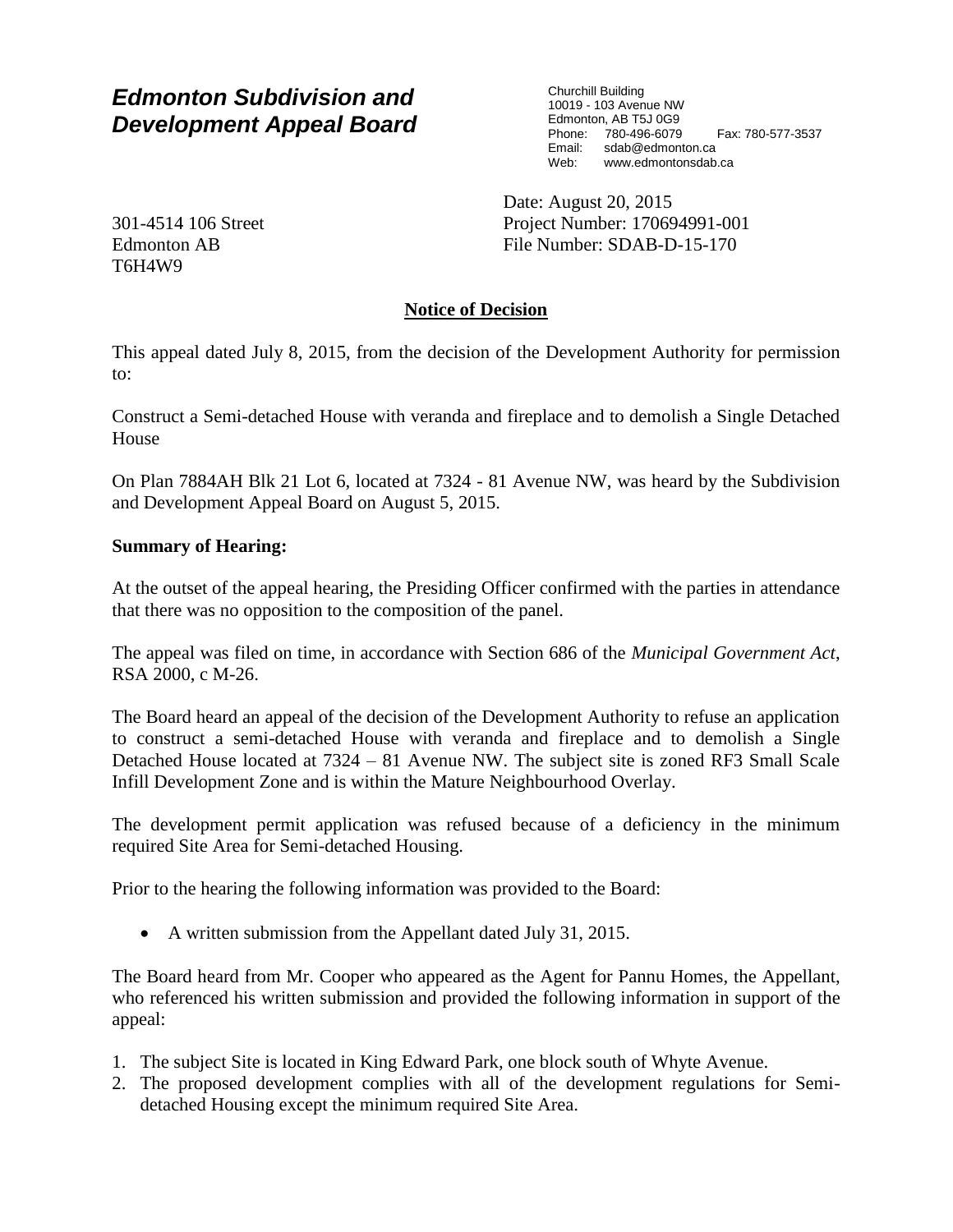SDAB-D-15-170 2 August 20, 2015

- 3. In his opinion, the minimum Site Area requirement was established to ensure compliance with the other development regulations in the Zone. Therefore the purpose of the minimum Site Area requirement had been met by the proposed development.
- 4. Mr. Cooper provided the Board with a copy of the letter that had been provided to all houses within the notification radius in advance of a personal visit, marked Exhibit "A".
- 5. The letter described the proposed development and the deficiency in the minimum required Site Area as well as the compliance with the development regulations for minimum required Site Width and Depth, the maximum allowable Height, minimum required Setbacks and parking.
- 6. He personally spoke to seven neighbours and obtained four signatures of support.
- 7. It was the opinion of the neighbours who provided support that the proposed development would benefit both themselves and the neighbourhood as a whole.
- 8. The plans and elevation drawings were shared with the neighbours that they spoke to.
- 9. The proposed development supports the policy goals of the City of Edmonton Municipal Development Plan, *The Way We Grow.*
- 10. The proposed development complies with the City of Edmonton Residential Infill Guidelines.
- 11. The proposed development is compatible with the neighbourhood because there are a number of other Semi-detached Houses and Apartment Houses in the neighbourhood.
- 12. It was his opinion that the neighbourhood is very suitable for infill housing developments because of its close proximity to commercial development.

Mr. Cooper provided the following responses to questions:

- 1. Three residents declined to sign the petition but indicated that they did not object to the proposed development.
- 2. A proposed development for Semi-detached Housing on the adjacent lot is still being reviewed by the Development Authority.
- 3. There is a four Dwelling unit located on the same block as the subject Site. The only difference between that development and the proposed development is that there will be a separation space between two Semi-detached Houses rather than four continuous row housing units.
- 4. There are many amenities provided in this neighbourhood including close proximity to schools which would be attractive to families and close proximity to the University of Alberta.
- 5. The proposed development will offer starter homes for young families.
- 6. The detached Garage will be very close to the maximum allowable 12 percent Site Coverage.
- 7. There are two types of Semi-detached housing developments in this neighbourhood. One is the two storey design that was built in the  $21<sup>st</sup>$  century and the other is the single storey design that was commonly developed in the 1960s.
- 8. The development has been designed with roof pitches and siding so that it is similar to other residences in the area.
- 9. The majority of lots in this neighbourhood are approximately 10 metres wide.
- 10. There is currently a dilapidated single detached house on the subject Site that the neighbours will be happy to see removed.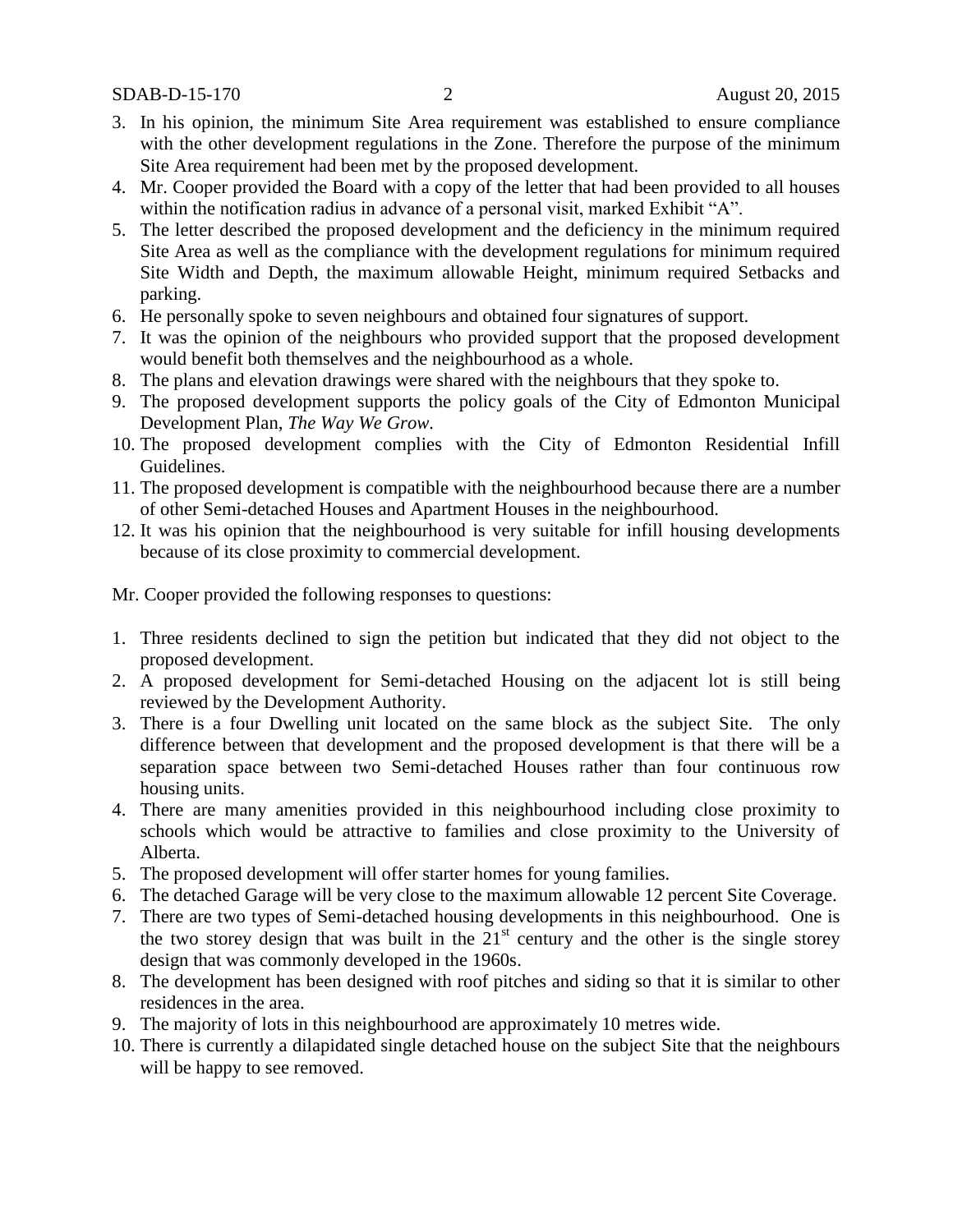- 11. There is a McDonald's and warehouse type development located in the commercial area at the rear of the subject Site.
- 12. The minimum required Site Area exists to ensure that developments comply with all of the other development regulations.
- 13. The proposed development complies with the minimum required Site Depth and Site Width and is in keeping with the intent of the RF3 Small Scale Infill Development Zone.

The Board then heard from Mr. Jeff Booth, representing the Sustainable Development Department. Mr. Booth indicated that he was appearing on behalf of the Development Officer who reviewed the development application but was unable to attend the hearing. Mr. Booth provided the following responses to questions:

- 1. According to a note from the Development Officer's file, the subject Site is much narrower than the lots where other semi-Detached Houses have been built on the same block.
- 2. It was that Development Officer's opinion that the development of a single detached house on this lot would be more appropriate.
- 3. This lot and the lot next to it were originally a single lot with one single detached house.
- 4. That larger original lot was subdivided into lot 6 and lot 7.
- 5. The Appellant proposes to build two semi-detached houses, one on lot 6 and another on lot 7.
- 6. Constructing these two semi-detached houses will result in the creation of four Dwellings on land that was intended for one Dwelling.
- 7. The purpose of the minimum Site Area requirement is to deal with increased density and to prevent densification such as that proposed by the Appellant.
- 8. To prevent over densification, the calculation of Minimum Site Area is not simply the total of the minimum width multiplied by the minimum depth of the lot.
- 9. The minimum required Site Width and Depth requirements have a different function. They address setbacks and massing.
- 10. The proposed Site meets the minimum Site Area requirement for a Single Detached House.
- 11. He referenced a mapping application to illustrate that the Site containing a semi-detached house on this block is wider than the subject Site.
- 12. He conceded that two single detached houses, each with a Secondary Suite could be built on lots 6 and 7 to create 4 Dwelling units on the same amount of land.
- 13. Although the number of Dwelling units would be the same, the parking impact would be less because only 3 parking spaces would be required instead of 4.

Mr. Cooper made the following points in rebuttal:

- 1. The RF3 Zone allows up to 4 Dwelling units on a lot.
- 2. This development is only proposing 2 Dwelling units on this lot.
- 3. They decided to develop two Semi-detached units each with 3 bedrooms instead of two single detached houses because it would provide above grade family housing in the neighbourhood.
- 4. A semi-detached house provides two above grade Dwelling units for family housing whereas a single detached house provides one above grade Dwelling unit for a family and a less desirable below grade Dwelling unit less suited for families.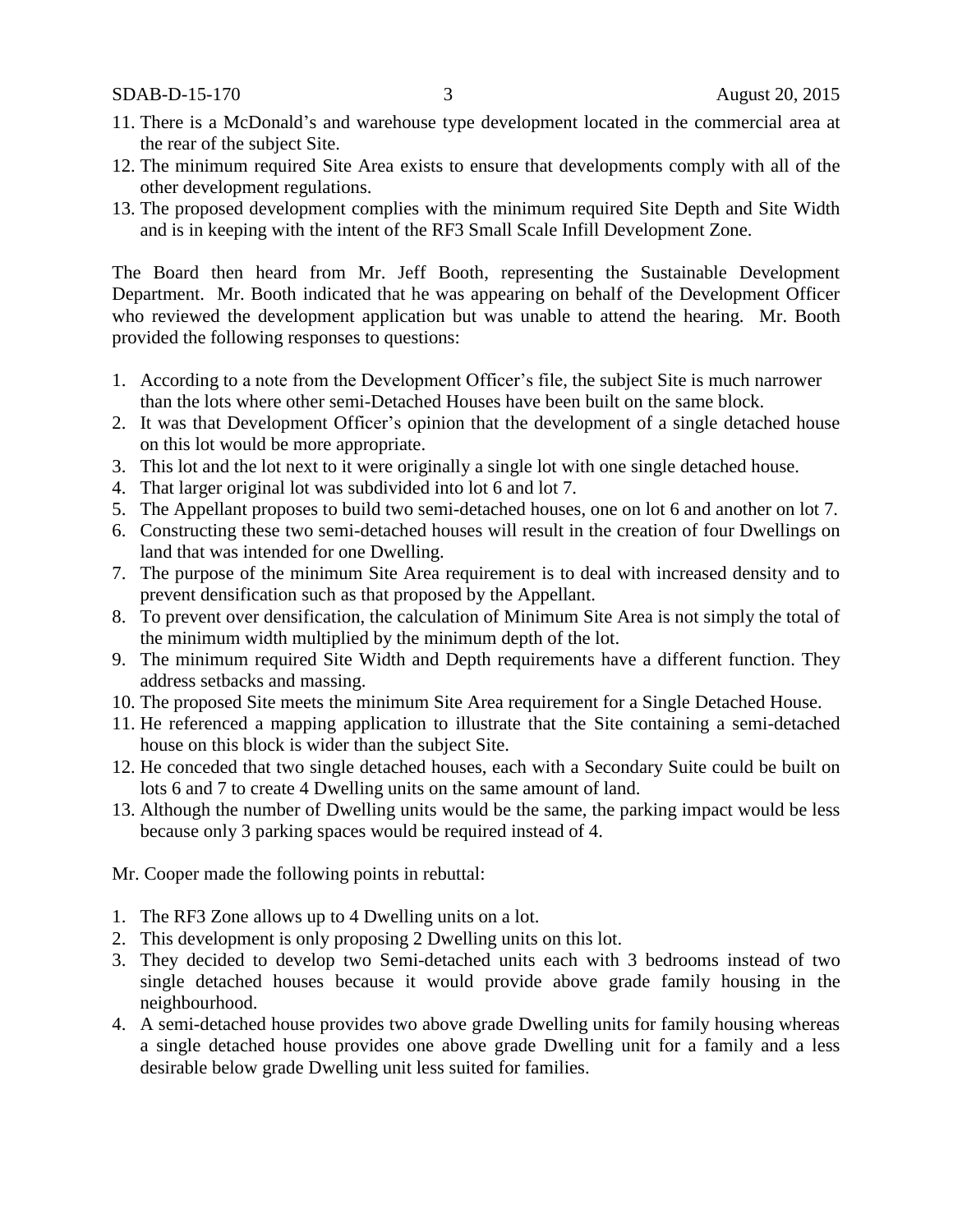SDAB-D-15-170 4 August 20, 2015

- 5. Other semi-detached residences on the block have been developed on subdivided lots and are 7 metres wide.
- 6. The existing four Dwelling Row Housing on this block has been developed on a Site that is 20.12 metres wide.
- 7. Lots 6 and 7 are each 10.06 metres in width for a total of 20.12 metres.
- 8. Constructing one semi-detached house on lot 6 and a second semi-detached house on the immediately adjacent lot 7 will result in 4 Dwellings spanning two lots that also total 20.12 metres in width, but will have a smaller building footprint than the Row Housing development.
- 9. He lives in this neighbourhood and it was his opinion that this part of the city needs rejuvenation with the development of higher density, family friendly housing.

## **Decision:**

The appeal is **ALLOWED** and the decision of the Development Authority is **REVOKED**. The development is **GRANTED** as applied for to the development Authority.

In granting the development the following variances to the *Edmonton Zoning Bylaw* are allowed:

1. The deficiency of 42.7 square metres in the minimum required Site Area for Semi-detached Housing to allow a Site Area of 399.5 square metres, pursuant to Section 140.4(3)(a) of the *Edmonton Zoning Bylaw*.

#### **Reasons for Decision:**

The Board finds the following:

- 1. Semi-detached Housing is a Permitted Use in the RF3 Small Scale Infill Development Zone, pursuant to Section 14.2(8) of the *Edmonton Zoning Bylaw.*
- 2. The Appellant proposes to build two semi-detached houses on the adjacent lots: one semi detached house on Lot 6 and one semi-detached house on lot 7.
- 3. This appeal concerns the Semi-detached Housing proposed for lot 6 only. The application for lot 7 is currently with the Development Authority awaiting a decision.
- 4. The proposed development has been designed to provide two viable family-oriented housing units within the confines of a small lot.
- 5. All of the development regulations for Semi-detached Housing, including Site Width, Site Depth, Site Coverage, Height, Setbacks, Private Amenity Area and parking have been met. The only variance required is for the minimum required Site Area for Semi-detached Housing.
- 6. The proposed development is in keeping with Section 140.1 of the *Edmonton Zoning Bylaw*, which states that the General Purpose of the RF3 Small Scale Infill Development Zone "is to provide for Single Detached Housing and Semi-detached Housing while allowing small-scale conversion and infill redevelopment to buildings containing up to four Dwellings, and including Secondary Suites under certain conditions."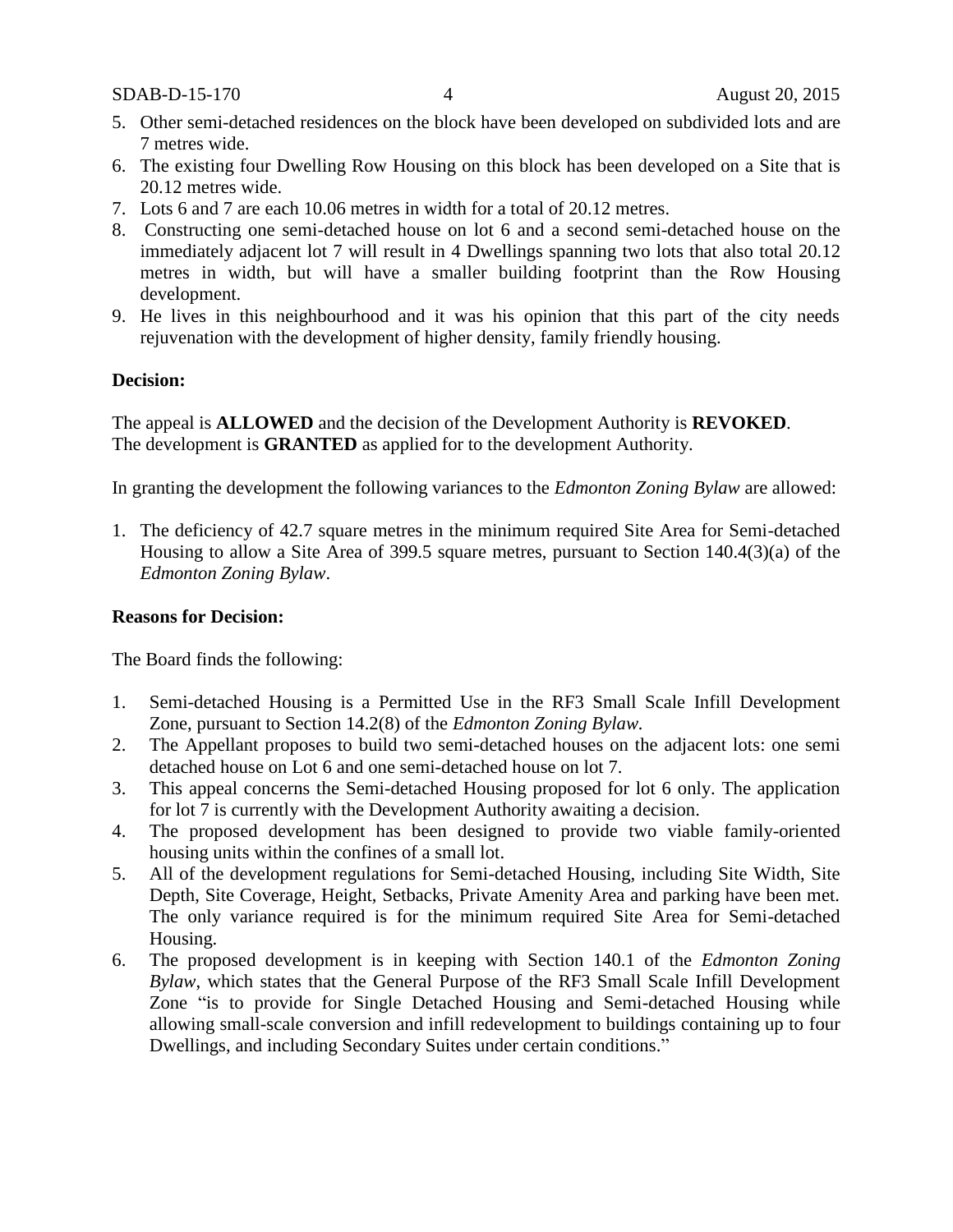#### SDAB-D-15-170 5 August 20, 2015

- 7. The proposed development is consistent with the increased densification policy objectives of the Municipal Development Plan, *The Way We Grow*, specifically Policy 3.1.1.2 to encourage a minimum of 25 percent of city-housing unit growth to locate in the Downtown and mature neighbourhoods and around LRT stations and transit centres where infrastructure capacity supports development. The proposed development is also consistent with Policy 4.4.1.1 to provide a broad and varied housing choice, incorporating housing for various demographic and income groups in all neighbourhoods.
- 8. The proposed development will replace an existing non-habitable single detached house with two new Dwelling units. If lot 7 is similarly developed, then four new Dwelling units spanning lots 6 and 7 will replace the existing non-habitable single detached house.
- 9. Therefore, the proposed development is also consistent with the City of Edmonton Residential Infill Guidelines because it will increase the supply of available family-oriented housing (3 bedroom homes with at grade access) and will provide additional renewed housing opportunities in a mature area that is close to community shopping and public transit.
- 10. Based on the evidence provided, the proposed Semi-detached Housing is compatible with and characteristic of housing choices that have been developed on this block which include Semi-detached Housing, Single Detached Housing and Apartment Housing.
- 11. Further, the density of the proposed development is not uncharacteristic of the area.
- 12. The Board accepts the evidence of the Appellant that the original lot which was subdivided into lots 6 and 7 has dimensions equivalent to those of a lot to the east on the block face which contains a 4 Dwelling Row Housing development.
- 13. Lot 7 is half the width and half the area of the lot to the east.
- 14. Should both semi-detached housing developments on lot 6 and lot 7 proceed, the resulting density will be equivalent to the density of the existing four dwelling Row Housing located at the end of the block face.
- 15. The Appellant complied with the consultation requirements of Section 814.3(24) of the *Edmonton Zoning Bylaw* by sending advance letters and subsequently attempting to personally contact affected property owners who reside in the 60 metres notification radius to discuss the development and review the proposed plans and elevation drawings.
- 16. The materials circulated by the Appellant make it clear that the Appellant proposes to build two semi-detached houses: "a Semi-Detached House at 7324 81 Avenue and another at 7326 81 Avenue" on the original lot.
- 17. The Appellant spoke with seven residents. Four provided written support for the proposed development. The other three did not oppose the proposed development, but would not provide their opinion in writing.
- 18. No letters of objection were received and no one appeared in opposition to the proposed development.
- 19. Based on the above, it is the opinion of the Board that the proposed development will not unduly interfere with the amenities of the neighbourhood nor materially interfere with or affect the use, enjoyment or value of neighbouring parcels of land.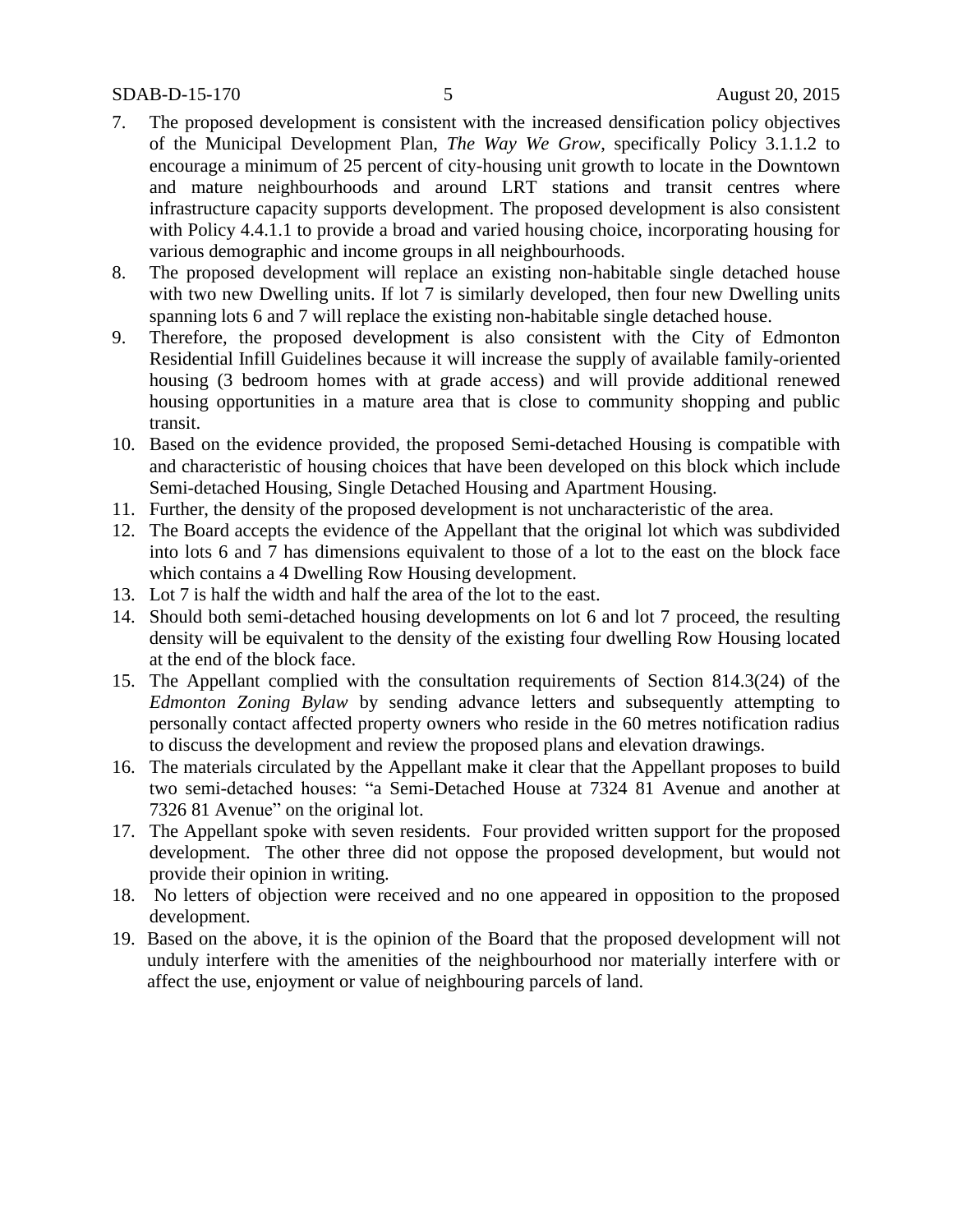#### **Important Information for the Applicant/Appellant**

- 1. This is not a Building Permit. A Building Permit must be obtained separately from the Sustainable Development Department, located on the  $5<sup>th</sup>$  Floor, 10250 – 101 Street, Edmonton.
- 2. Obtaining a Development Permit does not relieve you from complying with:
	- a) the requirements of the *Edmonton Zoning Bylaw*, insofar as those requirements have not been relaxed or varied by a decision of the Subdivision and Development Appeal Board;
	- b) the requirements of the *Alberta Safety Codes Act*, RSA 2000, c S-1;
	- c) the requirements of the *Permit Regulation*, Alta Reg 204/2007;
	- d) the requirements of any other appropriate federal, provincial or municipal legislation; and
	- e) the conditions of any caveat, covenant, easement or other instrument affecting a building or land.
- 3. When an application for a Development Permit has been approved by the Subdivision and Development Appeal Board, it shall not be valid unless and until any conditions of approval, save those of a continuing nature, have been fulfilled.
- 4. A Development Permit will expire in accordance to the provisions of Section 22 of the *Edmonton Zoning Bylaw 12800*, as amended.
- 5. This decision may be appealed to the Alberta Court of Appeal on a question of law or jurisdiction under Section 688 of the *Municipal Government Act*, RSA 2000, c M-26. If the Subdivision and Development Appeal Board is served with notice of an application for leave to appeal its decision, such notice shall operate to suspend the Development Permit.
- 6. When a decision on a Development Permit application has been rendered by the Subdivision and Development Appeal Board, the enforcement of that decision is carried out by the Sustainable Development Department, located on the 5th Floor, 10250 – 101 Street, Edmonton.